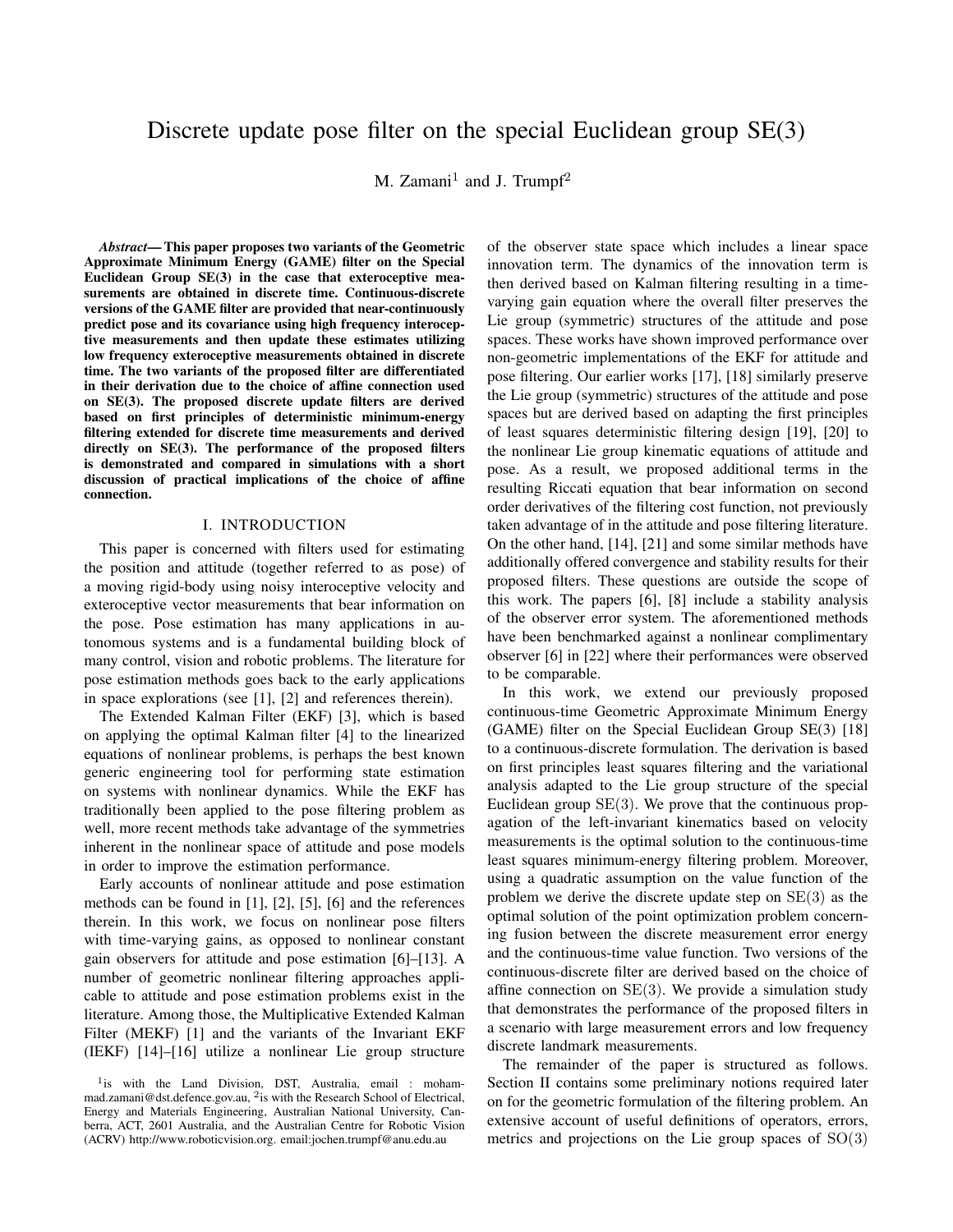and SE(3) along with some identities are provided that facilitate the arguments of the subsequent sections. Section III formally introduces our continuous and discrete pose filtering problems as deterministic least squares optimization problems. Section IV contains our main results including the proposed filters, their underlying assumptions and the proofs of their optimality. We illustrate the performance of the proposed filters in Section V and finally Section VI concludes the paper.

## II. PRELIMINARIES

Let  $A$  denote the global reference frame and  $B$  denote a body fixed frame to a moving rigid body in 3D space. Translation of  $\beta$  with respect to  $\mathcal{A}$ , expressed in  $\mathcal{A}$ , is denoted as  $p \in \mathbb{R}^3$ . The attitude (orientation) of B relative to the reference frame  $A$  is represented by a rotation matrix  $R \in SO(3)$ . The rotation group is denoted by  $SO(3) =$  ${R \in \mathbb{R}^{3 \times 3} | R^{\top}R = I, \text{det}(R) = 1}, \text{ where } (.)^{\top} \text{ is the}$ transpose map,  $I$  is the 3 by 3 identity matrix and  $det(.)$ is the matrix determinant. The associated Lie algebra  $\mathfrak{so}(3)$ is the set of skew-symmetric matrices,  $\mathfrak{so}(3) = \{ \omega_{\times} \in$  $\mathbb{R}^{3\times3}|\omega_{\times} = -\omega_{\times}^{T}$ . For  $\omega = [\omega_{1}, \omega_{2}, \omega_{3}]^{T} \in \mathbb{R}^{3}$ , the lower index operator  $(.) \times : \mathbb{R}^3 \longrightarrow \mathfrak{so}(3)$  yields the skewsymmetric matrix

$$
\omega_\times \coloneqq \begin{bmatrix} 0 & -\omega_3 & \omega_2 \\ \omega_3 & 0 & -\omega_1 \\ -\omega_2 & \omega_1 & 0 \end{bmatrix}.
$$

The skew-symmetric matrix is associated with the cross product by  $\omega$ , *i.e.*,  $\omega \times v = \omega \times v$ , for all  $v \in \mathbb{R}^3$ . Inversely, the operator **vex** :  $\mathfrak{so}(3) \longrightarrow \mathbb{R}^3$  extracts the skew coordinates,  $\mathbf{vex}(\omega_{\times}) \coloneqq \omega.$ 

A pose matrix consisting of attitude  $R$  and translation  $p$  of the body fixed frame  $\beta$  with respect to the global reference frame A can be represented as  $X = \begin{bmatrix} R & p \\ 0 & 1 \end{bmatrix}$  $0_{1\times3}$  1  $\Big] \in \text{SE}(3)$ where the special Euclidean group  $SE(3)$  is defined in the following.

SE(3) = {
$$
X = \begin{bmatrix} R & p \\ 0_{1 \times 3} & 1 \end{bmatrix} \in \mathbb{R}^{4 \times 4} \mid R \in SO(3), p \in \mathbb{R}^{3}
$$
}. (1)

This representation, commonly known as homogeneous coordinates, preserves the group structure of SE(3) with matrix multiplication, *i.e.*,  $X_1X_2 \in SE(3)$  for all  $X_1, X_2 \in SE(3)$ . The associated inverse pose  $X^{-1}$ , which is also an element of  $SE(3)$ , is given by

$$
X^{-1} = \begin{bmatrix} R^\top & -R^\top p \\ 0_{1 \times 3} & 1 \end{bmatrix}
$$

.

The associated Lie algebra is the set of twist matrices in  $\mathfrak{se}(3)$ .

$$
\mathfrak{se}(3) = \left\{ \Gamma := \begin{bmatrix} (\Gamma_{\omega})_{\times} & \Gamma_{v} \\ 0_{1\times 3} & 0 \end{bmatrix} \in \mathbb{R}^{4\times 4} \mid \Gamma_{\omega}, \Gamma_{v} \in \mathbb{R}^{3} \right\}.
$$
\n(2)

The map  $(.)^{\wedge} : \mathbb{R}^6 \longrightarrow \mathfrak{se}(3)$  and its inverse  $(.)^{\vee} : \mathfrak{se}(3) \longrightarrow$  $\mathbb{R}^6$  are defined as

$$
\begin{bmatrix} \Gamma_{\omega} \\ \Gamma_{v} \end{bmatrix}^{\wedge} := \begin{bmatrix} (\Gamma_{\omega})_{\times} & \Gamma_{v} \\ 0_{1 \times 3} & 0 \end{bmatrix}, \, (\begin{bmatrix} \Gamma_{\omega} \\ \Gamma_{v} \end{bmatrix}^{\wedge})^{\vee} := \begin{bmatrix} \Gamma_{\omega} \\ \Gamma_{v} \end{bmatrix}. \quad (3)
$$

Let  $T_X$  SE(3) denote the linear space tangent to the manifold of  $SE(3)$  at X. Note that the Lie algebra  $se(3)$ coincides with  $T_I$  SE(3). For all  $\Gamma \in \mathfrak{se}(3)$ , the tangent vector  $X\Gamma \in T_X \text{SE}(3)$ . Consider the following definitions.

$$
\frac{\mathbf{1}}{\mathbf{2}} \coloneqq \begin{bmatrix} \frac{1}{2}I_{3\times 3} & 0_{3\times 1} \\ 0_{1\times 3} & 1 \end{bmatrix}, \ \mathbf{2} \coloneqq \begin{bmatrix} 2I_{3\times 3} & 0_{3\times 1} \\ 0_{1\times 3} & 1 \end{bmatrix},
$$

and let the metric  $\langle ., . \rangle_X : T_X \text{SE}(3) \times T_X \text{SE}(3) \longrightarrow \mathbb{R}$ denote the standard left-invariant Riemannian metric on SE(3). For  $\Gamma, \Omega \in \mathfrak{se}(3)$  the following definitions hold.

$$
\langle X\Gamma, X\Omega \rangle_X = \langle \Gamma, \Omega \rangle_I := \langle \Gamma, \Omega \rangle
$$
  
 := **trace**( $\frac{1}{2}\Gamma^{\top}\Omega$ ) :=  $\langle \Gamma^{\vee}, \Omega^{\vee} \rangle := (\Gamma^{\vee})^{\top}\Omega^{\vee}$ . (4)

Here, **trace**(.) :  $\mathbb{R}^{n \times n} \longrightarrow \mathbb{R}$  is the matrix trace function. Let  $\mathbb{P}: \mathbb{R}^{4 \times 4} \to \mathfrak{se}(3)$  denote the unique orthogonal projection of  $\mathbb{R}^{4\times4}$  onto  $\mathfrak{se}(3)$  with respect to the inner product  $\langle \cdot, \cdot \rangle$ , *i.e.*, for all  $\Gamma \in \mathfrak{se}(3)$ ,  $M \in \mathbb{R}^{4 \times 4}$ , one has

$$
\langle \Gamma, M \rangle = \langle \Gamma, \mathbb{P}(M) \rangle = \langle \mathbb{P}(M), \Gamma \rangle \,.
$$

One verifies that for all  $M_1 \in \mathbb{R}^{3 \times 3}, m_{2,3} \in \mathbb{R}^3, m_4 \in \mathbb{R}$ ,

$$
\mathbb{P}\left(\begin{bmatrix} M_1 & m_2 \\ m_3^\top & m_4 \end{bmatrix}\right) = \begin{bmatrix} \mathbb{P}_a(M_1) & m_2 \\ 0_{1 \times 3} & 0 \end{bmatrix}.
$$

Given any matrix  $M \in \mathbb{R}^{n \times n}$ , its symmetric and skewsymmetric projections are defined as  $\mathbb{P}_{s}(M) := 1/2(M +$  $M^{\perp}$  and  $\mathbb{P}_{a}(M) \coloneqq 1/2(M - M^{\perp})$ , respectively.

For any two  $SE(3)$  elements  $X_1, X_2$  and a positive definite matrix  $P \in \mathbb{R}^{6 \times 6} > 0$ , their weighted Euclidean distance is defined next.

$$
||X_1 - X_2||_P := \sqrt{\langle (P \log(X_2^{-1} X_1)^\vee)^\wedge, \log(X_2^{-1} X_1) \rangle}.
$$
\n(5)

Note that  $log(.) : \mathfrak{se}(3) \longrightarrow SE(3)$  is the matrix logarithm on  $SE(3)$ .

#### *A. Differential Geometric Notions*

Let  $f : SE(3) \longrightarrow \mathbb{R}$  denote a differentiable map. Then  $\mathcal{D}_X f(X) : T_X \text{SE}(3) \longrightarrow \mathbb{R}$  denotes the differential map defined below.

$$
\mathcal{D}_X f(X) \circ (X\Gamma) = \langle \nabla_X f(X), X\Gamma \rangle_X. \tag{6}
$$

Here,  $\Gamma \in \mathfrak{se}(3)$ ,  $X\Gamma \in T_X \text{SE}(3)$  is a tangent direction towards which the differential is calculated. The left invariant metric  $\langle ., . \rangle$  was introduced in (4) and  $\nabla_X f(X) \in T_X \text{SE}(3)$ is the gradient. Similarly, the second order differential map  $\mathcal{D}_X^2 f(X) : T_X \text{SE}(3) \times T_X \text{SE}(3) \longrightarrow \mathbb{R}$  is defined next.

$$
\mathcal{D}_X^2 f(X) \circ (X\Gamma, X\Xi) = \langle \textbf{Hess}_X f(X) \circ X\Psi, X\Gamma \rangle_X
$$
  
=  $\langle \textbf{Hess}_X f(X) \circ X\Gamma, X\Psi \rangle_X.$  (7)

Here,  $\Gamma, \Psi \in \mathfrak{se}(3)$  and the Hessian  $\mathbf{Hess}_X f(X)$  :  $T_X$  SE(3)  $\longrightarrow$   $T_X$  SE(3) is a symmetric mapping with respect to the left invariant metric. In another form,

$$
\mathcal{D}^2_X f(X) \circ (X\Gamma, X\Psi) =
$$
  
 
$$
D_X(\mathcal{D}_X f(X) \circ (X\Gamma)) \circ X\Psi - \langle \nabla_X f(X), X \Lambda_{\Psi}(\Gamma) \rangle_X.
$$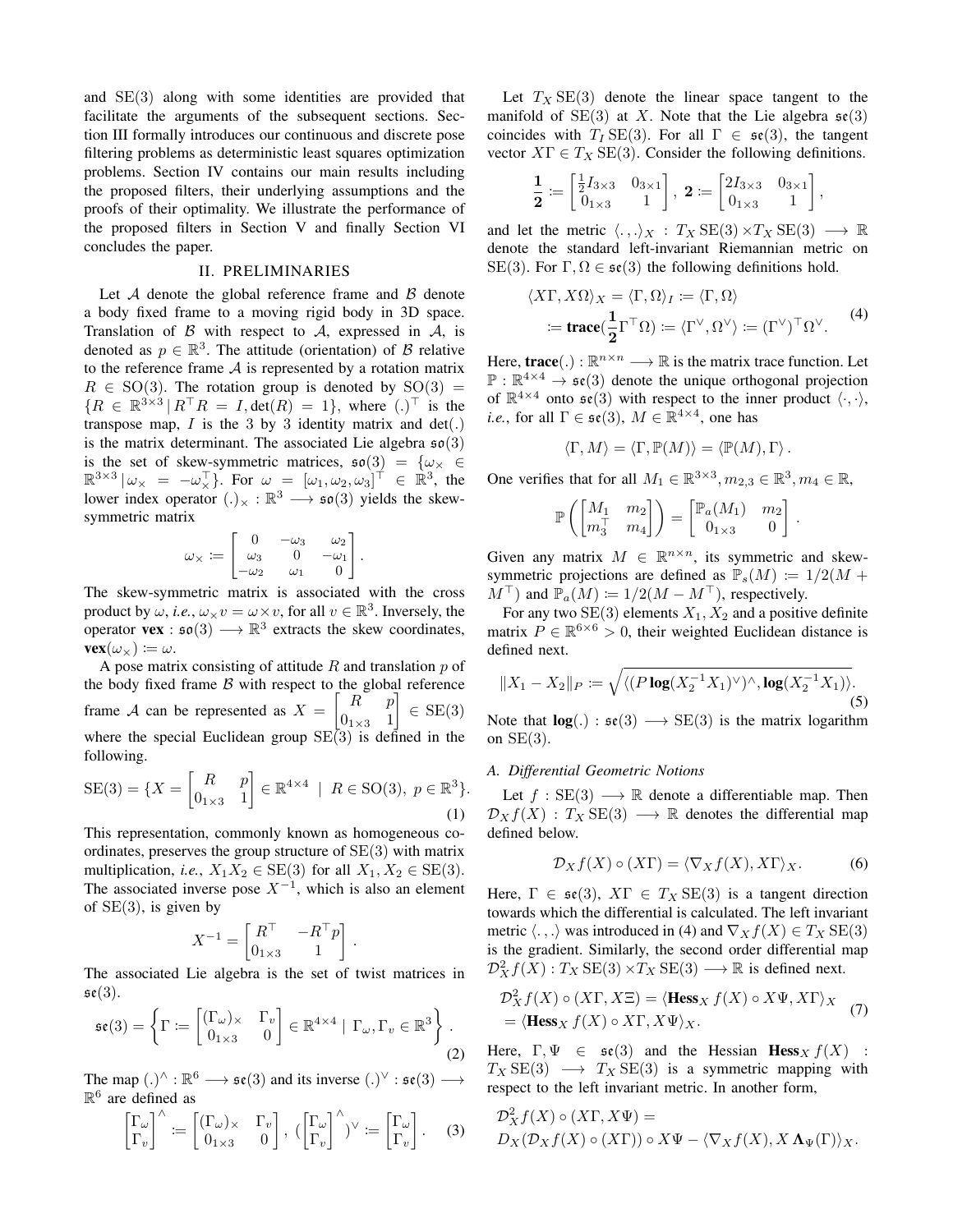Here,  $\Lambda_{\Psi}$ (.):  $\mathfrak{se}(3) \longrightarrow \mathfrak{se}(3)$  is the connection function. In this paper we will utilize the following two connection functions on SE(3). Consider two elements of the Lie algebra  $\Gamma, \Psi \in \mathfrak{se}(3)$ . The first connection utilized is the 0−connection.

$$
\Lambda_{\Psi}^{0}(\Gamma) \coloneqq \mathbb{P}(\Psi \Gamma). \tag{8}
$$

The second connection utilized in this paper is the symmetric Cartan connection.

$$
\Lambda_{\Psi}^C(\Gamma) \coloneqq \frac{1}{2} [\Psi, \Gamma] \coloneqq \frac{1}{2} (\Psi \Gamma - \Gamma \Psi). \tag{9}
$$

Here,  $[.,.]: \mathfrak{se}(3) \times \mathfrak{se}(3) \longrightarrow \mathfrak{se}(3)$  is the Lie bracket of  $\mathfrak{se}(3)$ . One verifies that the following identities holds.

$$
\begin{aligned} (\mathbf{\Lambda}_{\Psi}^{0}(\Gamma))^{\vee} &= \begin{bmatrix} \frac{1}{2} \Psi_{\omega} \times \Gamma_{\omega} \\ \Psi_{\omega} \times \Gamma_{v} \end{bmatrix}, \\ (\mathbf{\Lambda}_{\Psi}^{C}(\Gamma))^{\vee} &= \frac{1}{2} \begin{bmatrix} \Psi_{\omega} \times \Gamma_{\omega} \\ \Psi_{\omega} \times \Gamma_{v} - \Gamma_{\omega} \times \Psi_{v} \end{bmatrix}. \end{aligned} \tag{10}
$$

Note that for every  $\Omega_{\times} \in \mathfrak{so}(3)$ ,  $M \in \mathbb{R}^{3 \times 3}$  and  $S = S^{\top} \in \mathbb{R}^{3 \times 3}$  $\mathbb{R}^{3\times 3}$ ,

$$
\mathbf{trace}(\Omega_{\times}\mathbb{P}_{s}(M))=0, \ \mathbf{trace}(\mathbb{P}_{s}(S\Omega_{\times}))=0. \tag{11}
$$

Let  $\mathbb{S}^{n \times n}$  denote the set of symmetric matrices, and  $\mathbb{P}_t(.)$ :  $\mathbb{S}^{n \times n} \longrightarrow \mathbb{S}^{n \times n}$  denote the mapping defined in the following for  $S \in \mathbb{S}^{3 \times 3}$ .

$$
\mathbb{P}_t(S) := \mathbf{trace}(S)I - S. \tag{12}
$$

The following identities hold for every  $\gamma, \psi \in \mathbb{R}^3$ ,  $R \in$  $SO(3)$ .

$$
\gamma_{\times}\psi_{\times} = \psi\gamma^{\top} - \gamma^{\top}\psi I. \tag{13}
$$

$$
\psi \times \gamma = \psi_{\times} \gamma = 2 \operatorname{vex} \mathbb{P}_a(\gamma \psi^{\top}) = 2 \operatorname{vex} \mathbb{P}_a(\psi_{\times} \gamma_{\times}). \quad (14)
$$

$$
\mathbb{P}_a(S\gamma_\times) = \frac{1}{2} (\mathbb{P}_t(S)\gamma)_\times.
$$
 (15)

$$
\mathbf{trace}(\gamma_{\times}^{\top} S \psi_{\times}) = \gamma^{\top} \mathbb{P}_t(S) \psi.
$$
 (16)

## III. PROBLEM FORMULATION

In this section we state the left invariant kinematics on SE(3), introduce models for interoceptive and exteroceptive measurements and formalize the filtering problem using these models.

# *A. Pose Kinematics*

Let  $X = \begin{bmatrix} R & p \\ 0 & 1 \end{bmatrix}$  $0_{1\times3}$  1 denote the pose matrix of a moving body in 3D space. The left invariant pose kinematics on  $SE(3)$  is given by

$$
\dot{X} = X \begin{bmatrix} \Omega \\ V \end{bmatrix}^{\wedge}, \ X(0) = X_0. \tag{17}
$$

Recall that  $R \in SO(3)$  is the attitude and  $p \in \mathbb{R}^3$  the translation of the body fixed frame  $\beta$  with respect to the global reference frame A. The matrix  $\begin{bmatrix} \Omega \\ V \end{bmatrix}$ V  $\Big\}^{\wedge} \in \mathfrak{se}(3)$  is the twist and embodies the angular velocity  $\Omega \in \mathbb{R}^3$  and translational velocity  $V \in \mathbb{R}^3$  of the body fixed frame B with respect to the global reference frame A.

#### *B. Interoceptive Velocity Measurements*

The measured twist is comprised of angular and translational velocity measured in the body fixed frame  $\beta$  as represented by the following equations

$$
U := \begin{bmatrix} \Omega \\ V \end{bmatrix}^{\wedge} + (B\delta)^{\wedge}, \ B := \begin{bmatrix} B_{\omega} & 0_{3\times3} \\ 0_{3\times3} & B_{\nu} \end{bmatrix}, \ \delta := \begin{bmatrix} \delta_{\omega} \\ \delta_{\nu} \end{bmatrix},
$$

$$
U_{\omega} = \Omega + B_{\omega}\delta_{\omega}, \ U_{v} = V + B_{v}\delta_{v},
$$
(18)

where  $B_{\omega}, B_{\nu} \in \mathbb{R}^{3 \times 3}$  are measurement error coefficient matrices determined from the sensor properties while  $\delta_{\omega}, \delta_{v} \in$  $\mathbb{R}^3$  are the unknown (here assumed zero mean) angular and translational velocity errors incurred in the measurement process.

## *C. Exteroceptive Landmark Measurements*

One can indirectly obtain further information on the pose of a moving body by measuring the position of a known landmark in the body fixed frame and by comparing the measurement against the a priori known position of that landmark in the global reference frame.

$$
\bar{y} = X^{-1}\bar{l} + \tilde{D}\dot{\epsilon}, \ \tilde{D} := \begin{bmatrix} D & 0_{3 \times 1} \\ 0_{1 \times 3} & 1 \end{bmatrix}.
$$
 (19)

Here the mappings  $(\bar{\cdot})$ , $(\bar{\cdot}) : \mathbb{R}^3 \longrightarrow \mathbb{R}^4$  are defines as  $\bar{x} :=$ [x, 1]<sup>⊤</sup> and  $\hat{x} := [x, 0]^\top$ , respectively. The vector  $y \in \mathbb{R}^3$  is the measured landmark coordinates in  $\mathcal{B}, l \in \mathbb{R}^3$  is the known true coordinates of the landmark in the global reference frame A,  $\epsilon \in \mathbb{R}^3$  is the measurement error incurred in B and where  $D \in \mathbb{R}^{3 \times 3}$  is the measurement error coefficient matrix determined based on the sensor properties.

Equation (19) is alternatively expressed as

$$
y = R^+(l-p) + D\epsilon.
$$
 (20)

Note that well-posedness of the full six degree of freedom pose filtering problem typically relies on at least three noncollinear fixed landmark measurements of the type introduced in (20) [23].

## *D. The Filtering Problem*

The interoceptive velocity measurements (18) are often available with a high update rate (relative to exteroceptive measurements) and can approximately be accounted for as continuous signals. Following the deterministic minimumenergy filtering formalism, that was first introduced by Mortensen [19] and later refined in [20], let us consider the continuous-time filtering cost

$$
J_t(X,\delta) := \frac{1}{2} \|X(0) - \hat{X}_0\|_{P_0}^2 + \frac{1}{2} \int_0^t \|\delta\|^2 d\tau.
$$
 (21)

The first term in (21) is the squared Euclidean distance initialization error between the true pose  $X(0)$  and a priori known estimate of it  $\hat{X}_0 \in \text{SE}(3)$  defined according to (5) with the positive definite weight matrix  $P_0 \in \mathbb{R}^{6 \times 6}$ . The second integral term in (21) is the accumulated squared Euclidean norm of the velocity measurement error discussed in (18).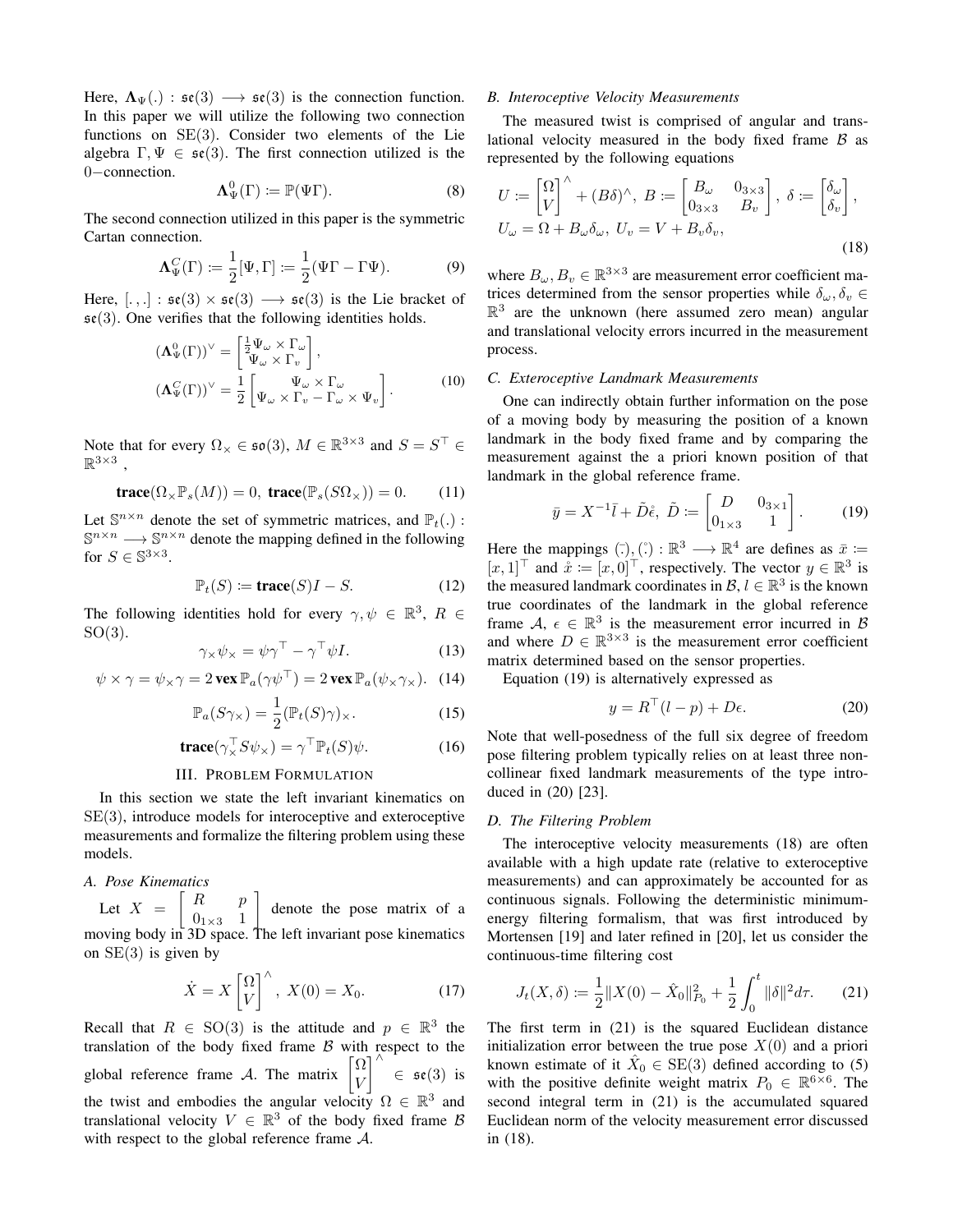*Problem 1 (Dead-Reckoning):* Given the velocity measurement data sequence  $U^{\vee}|_{[0,t]}$  obtained according to the model (18) in the period [0, t] find the pose estimate  $\hat{X}(t) \in$ SE(3) for the current true pose state  $X(t)$  of system (17) such that the cost  $J_t(X, \delta)$  defined in (21) is minimized. In other words, given the data  $U^{\vee}|_{[0,t]}$ , the a priori known entities B,  $\hat{X}_0$  and  $P_0$  and the models (17), (18) and (21) find the current minimum-energy estimate  $\hat{X}(t)$  defined as the end point of the minimizing pose trajectory  $X_t^*|_{[0,t]},$ i.e.  $\hat{X}(t) := X_t^*(t)$ . Moreover, the estimate  $\hat{X}(t)$  is to be calculated recursively, that is,  $\hat{X}(t)$  is to be calculated based on the current time solution  $\hat{X}(t)$  and the current velocity measurement  $U^{\vee}(t)$ .

Minimizing the cost (21) can in fact be broken into two steps. The first step is to minimize (21) over the measurement error trajectory  $\delta|_{[0,t]}$  and the second step is to minimize (21) over the pose trajectory  $X|_{[0,t]}$ . The latter step can equivalently be simplified to minimizing (21) over a single point of the pose trajectory, e.g. the start point  $X(0)$ , the end point  $X(t)$  or any other point in between. This is because, the first minimization step already yields a minimizing error trajectory  $\delta^*|_{[0,t]}$  and that trajectory together with measurement data  $U^{\vee}|_{[0,t]}$  and any single point of the pose trajectory  $X|_{[0,t]}$  will yield the full minimizing pose trajectory  $X^*|_{[0,t]}$ .

The value of the first step minimization explained above, can be encoded using a value function defined next.

$$
V(X,t) := \min_{\delta|[0,t]} J_t(X,\delta), \, V(X(0),0) = \frac{1}{2} ||X(0) - \hat{X}_0||_{P_0}^2.
$$
\n(22)

The value function (22) provides an alternative definition for the minimum-energy estimate solution of Problem 1, i.e.

$$
\hat{X}(t) \coloneqq \underset{X}{\text{arg min}} \, V(X, t)(t),\tag{23}
$$

where X is any point of the true pose trajectory  $X|_{[0,t]}$ .

Interpreted differently, the value function (22) is an error energy or uncertainty measure for the true pose trajectory  $X|_{[0,t]}$  at the time instance t. Accordingly, the estimate  $X(t)$ emerges as the minimizing point of this error energy measure and hence is called the minimum-energy estimate [19].

So far, Problem 1 is not concerned with the possibility of improving the estimated pose  $\hat{X}(t)$  based on the exteroceptive measurements of the type introduced in (19). The following problem, assumes that a landmark measurement  $\bar{y}(t)$  sporadically becomes available at time t and asks how to update the current estimate  $\hat{X}(t)$  to a new estimate  $\hat{X}^{+}(t)$ based on this new information. Upon close inspection, the unknown signal  $\hat{\epsilon}(t)$  can in fact be equally expressed in terms of the data  $\bar{y}(t)$  and the unknown true pose  $X(t)$ . Therefore, we can introduce the following updated error energy measure for the true pose trajectory.

$$
V^+(X,t) := V(X,t) + \frac{1}{2} \|\bar{y}(t) - X^{-1}(t)\bar{l}\|_{(\tilde{D}\tilde{D}^\top)^{-1}}^2.
$$
 (24)

*Problem 2 (Discrete Update):* Given a current estimate  $\ddot{X}(t)$  of the true pose  $X(t)$ , i.e. a dead-reckoning solution of Problem 1, and a landmark measurement  $\bar{y}(t)$  of the known landmark coordinates  $\overline{l}$ , obtained according to (19), find the minimum-energy estimate  $\hat{X}^+(t)$  that minimizes the error energy cost (24). In other words, the task is to find

$$
\hat{X}^+(t) := \underset{X}{\text{arg min}} V^+(X,t)(t). \tag{25}
$$

## IV. MAIN RESULTS

In this section we address the problems introduced in Section III and provide two distinct solutions based on the two choices of connections that were introduced in equations (8) and (9). Following our original work in [17], note the following assumptions and definition regarding the derivatives of the value function. We will utilize them throughout our subsequent results.

*Assumption 1:* The gradient and the Hessian with respect to X of the value function  $V(X, t)$  (22) exist at the minimum point  $X = \dot{X}(t)$ . In other words, the value function is twice differentiable when evaluated at  $X = \dot{X}(t)$ .

*Assumption 2:* The value function  $V(X, t)$  (22) is quadratic in X when evaluated at the minimum point  $X =$  $X(t)$ . In other words, the higher order derivatives of  $V(X, t)$ vanish at  $X = \hat{X}(t)$ .

Note that the initial condition of the value function given in (22) is in agreement with these assumptions but in general no theoretical proof for these assumptions exist in the literature, that we are aware of.

*Definition 1:* Given any two tangent directions  $X\Gamma, X\Psi \in T_X \text{SE}(3)$ , the Hessian  $\text{Hess}_X V(X,t)|_{X=\hat{X}(t)}$ acting as a symmetric mapping with respect to the inner product

$$
\langle \text{Hess}_X V(X, t) \circ X \Psi, X \Gamma \rangle_{X = \hat{X}(t)}
$$

, as defined in (7), is equivalently represented with a positive definite matrix  $P \in \mathbb{R}^{6 \times 6}$  operating on vectors  $\Gamma^{\vee}, \Psi^{\vee} \in \mathbb{R}^{6}$ .

$$
\langle P\Psi^\vee, \Gamma^\vee \rangle := \langle \text{Hess}_X \ V(X, t) \circ X\Psi, X\Gamma \rangle_{X = \hat{X}(t)}.
$$
 (26)

Following the classical optimal control/filtering literature and adapting the theory to our Lie group setup [17], let us define the Hamiltonian function associated with (21).

$$
\mathcal{H}(X, X\mu^\wedge, \delta, t) := \frac{1}{2} \|\delta\|^2 - \langle X\mu^\wedge, X(U - (B\delta)^\wedge) \rangle_X. \tag{27}
$$

Here  $X\mu^{\wedge} \in T_X \text{SE}(3)$  is the co-state variable with  $\mu^{\wedge} \in$  $\mathfrak{se}(3)$ .

*Lemma 1:* The optimal Hamiltonian (27) when minimized over  $\delta(t)$  is given from

$$
\mathcal{H}^*(X, X\mu^\wedge, t) := \min_{\delta(t)} \mathcal{H}(X, X\mu^\wedge, \delta, t)
$$
  
= 
$$
-\frac{1}{2} \|\mu\|_{BB^\top}^2 - \langle X\mu^\wedge, XU \rangle_X.
$$
 (28)

The proof follows from the algebraic notions introduced in Section II and by checking that the minimizing argument is obtained as  $\delta^*(t) = -B^{\dagger} \mu$ .

Again, following the classical optimal control/filtering literature adapted to Lie groups [17] we obtain the Hamilton-Jacobi-Bellman (HJB) equation

$$
\frac{\partial}{\partial t}V(X,t) = \mathcal{H}^*(X, \nabla_X V(X,t), t). \tag{29}
$$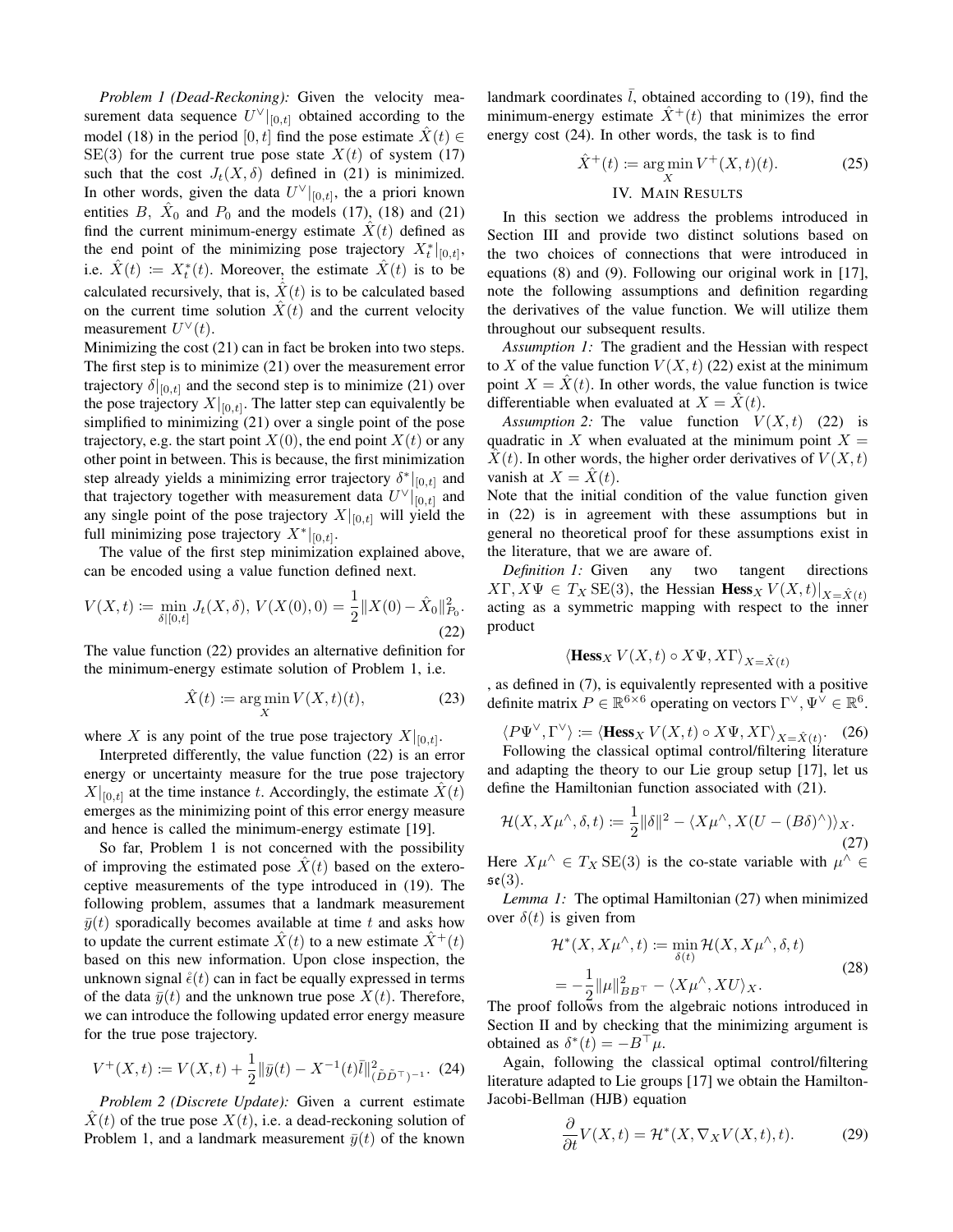Here,  $\frac{\partial}{\partial t}V(X,t)$  denotes the partial derivative of  $V(X,t)$ with respect to its second argument  $t$ . It should be noted that the co-state  $X\mu^{\wedge}$  is replaced in the optimal Hamiltonian with  $\nabla_X V(X, t)$  which denotes the gradient of the value function with respect to  $X$  according to definition (6). Using  $X\mu^{\wedge} = \nabla_X V(X,t)$  and the definitions given in (4), the minimum Hamiltonian (28) yields

$$
\mathcal{H}^*(X, \nabla_X V(X, t), t) = -\langle \nabla_X V(X, t), XU \rangle \rangle_X \n- \frac{1}{2} \langle \nabla_X V(X, t), X \left( B B^\top \left( X^{-1} \nabla_X V(X, t) \right)^\vee \right)^\wedge \rangle_X.
$$
\n(30)

Recall assumption 1, then the first order derivative of the minimum Hamiltonian (30) in a given tangent direction  $X\Gamma$ yields

$$
\mathcal{D}_X \mathcal{H}^*(X, \nabla_X V(X, t), t) \circ X\Gamma =
$$
  
\n
$$
- \mathcal{D}_X^2 V(X, t) \circ \left( X \left( B B^\top \left( X^{-1} \nabla_X V(X, t) \right)^\vee \right)^\wedge, X\Gamma \right)
$$
  
\n
$$
- \mathcal{D}_X^2 V(X, t) \circ (XU, X\Gamma) - \mathcal{D}_X V(X, t) \circ X \Lambda_\Gamma^x(U). \tag{31}
$$

Here, the connection  $\Lambda_{\Gamma}^{x}(U)$  for  $x \in \{0, C\}$ , was defined in (8) and (9).

*Theorem 1:* Let Assumption 1 hold. Then the following equation recursively computes the minimum-energy estimate  $X(t)$  and solves Problem 1.

$$
\dot{\hat{X}}(t) = \hat{X}(t)U(t), \,\hat{X}(0) = \hat{X}_0.
$$
\n(32)

*Proof:* Recall the definition for  $\hat{X}(t)$  as given in (23). This can be equivalently expressed as  $\nabla_X V(\hat{X}(t), t) = 0$ and therefore for any tangent direction  $X\Gamma \in T_X \textmd{SE}(3)$  it follows that

$$
\{\mathcal{D}_X V(X,t) \circ X\Gamma = \langle \nabla_X V(X,t), X\Gamma \rangle_X\}_{X = \hat{X}(t)} = 0.
$$
\n(33)

Following Mortensen's approach [19], one concludes that the total time derivative of the gradient  $\nabla_X V(\hat{X}(t), t)$  is equal to zero too. Using the chain rule and the HJB equation (29) we obtain

$$
\{\langle \frac{d}{dt} (\nabla_X V(X, t)), X\Gamma \rangle_X \}_{X = \hat{X}(t)} = 0,
$$
  
\n
$$
\Rightarrow \{ \mathcal{D}_X^2 V(X, t) \circ (X\Gamma, \dot{\hat{X}}(t)) +
$$
  
\n
$$
\mathcal{D}_X \frac{\partial}{\partial t} V(X, t) \circ X\Gamma \}_{X = \hat{X}(t)} = 0,
$$
  
\n
$$
\Rightarrow \{ \mathcal{D}_X^2 V(X, t) \circ (X\Gamma, \dot{\hat{X}}(t)) +
$$
  
\n
$$
\mathcal{D}_X \mathcal{H}^*(X, \nabla_X V(X, t), t) \circ X\Gamma \}_{X = \hat{X}(t)} = 0.
$$
  
\n(34)

Next, replace the equality (31) into above, note that the first and the last terms in (31) when evaluated at  $X = \hat{X}(t)$ yield zero due to (33), and note that Definition 1 is used. Equation (32) follows. The initial condition  $X(0)$  is derived directly from the initial condition for the value function in (22).

Even though we are predominantly concerned with a recursive minimum-energy estimate  $X(t)$  it is often useful to also recursively calculate matrix  $P(t)$ , introduced in Definition 1, as it encodes the covariance or a measure of uncertainty of the estimate  $\hat{X}(t)$ .

*Theorem 2:* Let assumptions 1 and 2 hold. Then the Hessian of the value function (Definition 1) is recursively obtained from the following two equations depending on the choice of SE(3) connection defined in (7). Let  $P^0(0) = P_0$ , the zero connection (8) yields

$$
\dot{P}^0(t) = -P^0 B B^{\top} P^0 + 2 \mathbb{P}_s (P^0 \begin{bmatrix} 0.5(U_{\omega})_{\times} & 0_{3 \times 3} \\ (U_v)_{\times} & 0_{3 \times 3} \end{bmatrix}).
$$
 (35)

Alternatively, let  $P^{C}(0) = P_0$ , the Cartan connection (9) yields

$$
\dot{P}^C(t) = -P^C B B^\top P^C + \mathbb{P}_s (P^C \begin{bmatrix} (U_\omega)_\times & 0_{3\times 3} \\ (U_v)_\times & (U_\omega)_\times \end{bmatrix}).
$$
 (36)

*Proof:* The time evolution of the Hessian can be calculated by performing a total time derivative of (26) and taking into account either of the zero or Cartan connections. For  $x \in \{0, C\}$  and any two tangent directions  $X\Gamma, X\Psi \in$  $T_X$  SE(3) we obtain

$$
\langle \dot{P}^x \Gamma^\vee, \Psi^\vee \rangle = \langle \frac{d}{dt} (\text{Hess}_X V(X, t)) \circ X\Gamma, X\Psi \rangle_{X = \hat{X}(t)} =
$$
  
\n
$$
\{ \mathcal{D}_X^2 \mathcal{H}^*(X, \nabla_X V(X, t), t) \circ (X\Gamma, X\Psi) \}_{X = \hat{X}(t)} =
$$
  
\n
$$
\{ -\mathcal{D}_X^2 V(X, t) \circ \left( \text{Hess}_X V(X, t) \circ X \left( B B^\top \Gamma^\vee \right)^\wedge, X\Psi \right) -
$$
  
\n
$$
- \mathcal{D}_X^2 V(X, t) \circ (X \Lambda_\Psi^x(U), X\Gamma)
$$
  
\n
$$
- \mathcal{D}_X^2 V(X, t) \circ (X \Lambda_\Gamma^x(U), X\Psi) \}_{X = \hat{X}(t)}.
$$
  
\n(37)

Note that we used the HJB (29), and the fact that the value function is assumed to be quadratic to obtain the second step of the above. The final step of the above is done by replacing (31). The rest of the proof follows by replacing the connection with either the zero or the Cartan connection and by utilizing (33).

Now let us consider Problem 2.

*Theorem 3:* Consider the landmark measurement  $\bar{y}(t)$  obtained according to (19). Assume that the updated value function  $V^+(X,t)$  is quadratic in X when evaluated at  $X = \hat{X}^+(t)$ . Then the following equations solve problem 2 and yield two sets of discrete update equations for  $\hat{X}^+(t)$  and the matrices  $P^{0+}(t)$  and  $P^{C+}(t)$ , representing the updated Hessian Hess<sub>X</sub>  $V^+(X,t)$  evaluated at  $\hat{X}^+(t)$  and calculated using the zero connection (8) and the Cartan connection (9), respectively.

The zero connection (8) yields the discrete update equations

$$
\hat{X}^{0+}(t) := \hat{X}^{+}(\hat{X}(t), P^{0}(t), t), P_{\bar{y}} := \tilde{D}\tilde{D}^{\top}, \hat{y} := \hat{X}^{-1}\bar{l},
$$
\n
$$
\hat{X}^{0+}(t) = \hat{X} \exp\left(\left(-\left(P^{0+}\right)^{-1} \mathbb{P}\left(P_{\bar{y}}^{-1}(\bar{y} - \hat{y})\hat{y}^{\top}\mathbf{2}\right)^{\vee}\right)^{\wedge}\right),
$$
\n
$$
P^{0+} = P^{0} + Q^{0}, \ Q^{0} := \begin{bmatrix} Q^{0}_{11} & Q^{0}_{12} \\ (Q^{0}_{12})^{\top} & Q^{0}_{22} \end{bmatrix}, \ P_{y} := D D^{\top},
$$
\n
$$
Q^{0}_{11} := \hat{y}_{\times}^{\top} P_{y}^{-1} \hat{y}_{\times} + \mathbb{P}_{t} \big(\mathbb{P}_{s} (P_{y}^{-1}(y - \hat{y})\hat{y}^{\top})\big),
$$
\n
$$
Q^{0}_{12} := (P_{y}^{-1}(y - \hat{y}))_{\times} + \hat{y}_{\times} P_{y}^{-1}, \ Q^{0}_{22} := P_{y}^{-1}.
$$
\n(38)

The Cartan connection (9) on the other hand yields the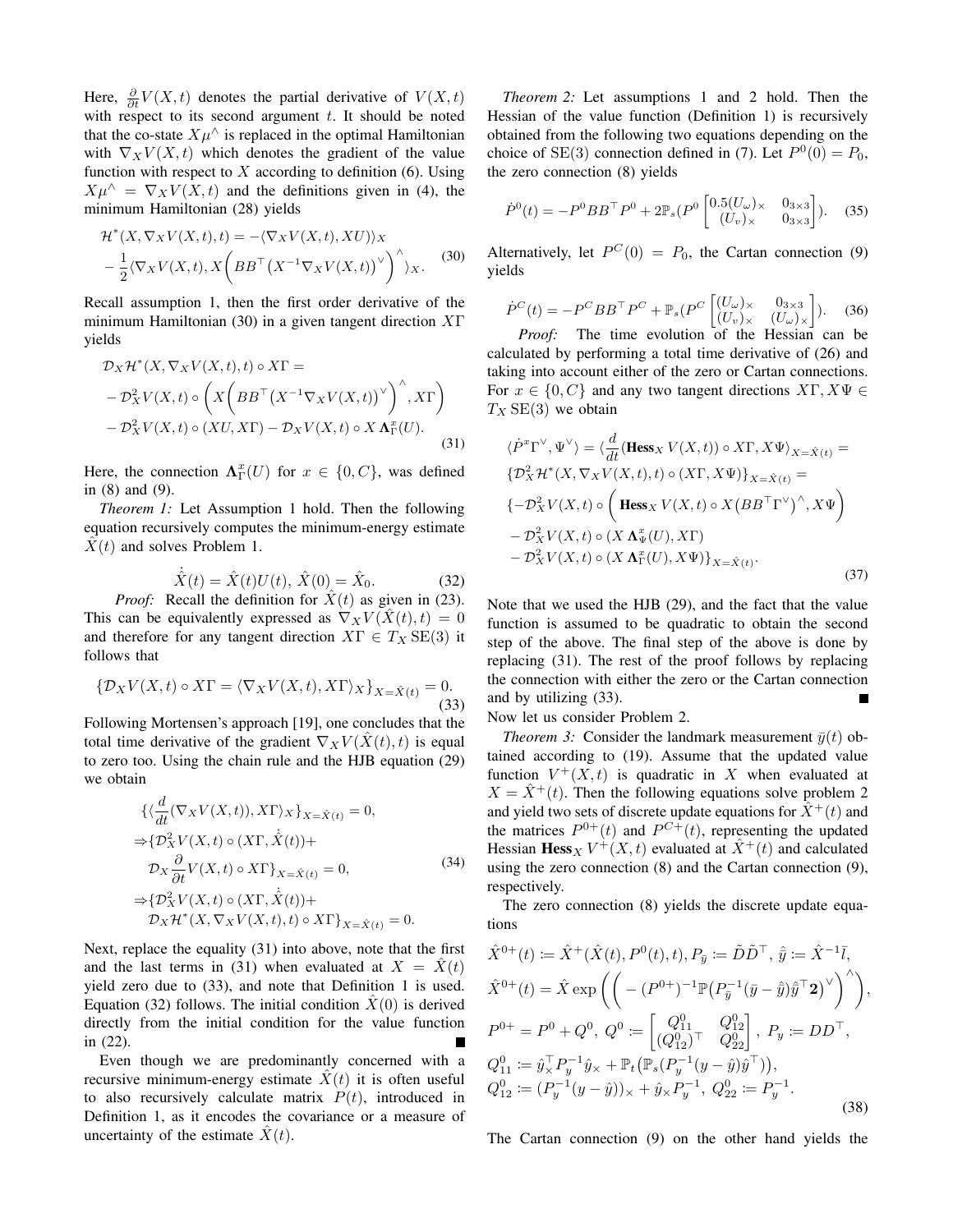following alternative discrete update equations.

$$
\hat{X}^{C+}(t) := \hat{X}^{+}(\hat{X}(t), P^{C}(t), t), P_{\bar{y}} := \tilde{D}\tilde{D}^{\top}, \hat{y} := \hat{X}^{-1}\bar{l},
$$
\n
$$
\hat{X}^{C+}(t) = \hat{X} \exp\left(\left(-\left(P^{C+}\right)^{-1} \mathbb{P}\left(P_{\bar{y}}^{-1}(\bar{y} - \hat{y})\hat{y}^{\top}\mathbf{2}\right)^{\vee}\right)^{\wedge}\right),
$$
\n
$$
P^{C+} = P^{0} + Q^{C}, \ Q^{C} := \begin{bmatrix} Q_{11}^{C} & Q_{12}^{C} \\ (Q_{12}^{C})^{\top} & Q_{22}^{C} \end{bmatrix}, \ P_{y} := D D^{\top},
$$
\n
$$
Q_{11}^{C} := \hat{y}_{\times}^{\top} P_{y}^{-1} \hat{y}_{\times} + \mathbb{P}_{t} \left(\mathbb{P}_{s} (P_{y}^{-1} (y - \hat{y})\hat{y}^{\top})\right),
$$
\n
$$
Q_{12}^{C} := \frac{1}{2} (P_{y}^{-1} (y - \hat{y}))_{\times} + \hat{y}_{\times} P_{y}^{-1}, \ Q_{22}^{C} := P_{y}^{-1}.
$$
\n(39)

*Proof:* Let us consider a Taylor series expansion of  $V^+(X,t)$  around the nominal point  $X = \hat{X}(t)$ . Recall our assumption that  $V^+(X,t)$  is quadratic.

$$
V^{+}(X,t) = V^{+}(\hat{X}(t),t) + \langle \nabla_{X} V^{+}(\hat{X}(t),t), \hat{X} \log(\hat{X}^{-1}X) \rangle + \frac{1}{2} \langle \text{Hess}_{X} V^{+}(\hat{X}(t),t) \circ \hat{X} \log(\hat{X}^{-1}X), \hat{X} \log(\hat{X}^{-1}X) \rangle.
$$
\n(40)

From definition (25) and for any tangent direction  $X\Gamma$  one has

$$
\left\{\mathcal{D}_X V^+(X,t) \circ X\Gamma\right\}_{X=\hat{X}^+(t)} = 0. \tag{41}
$$

Replace  $V^+(X,t)$  from the RHS of (40).

$$
0 = \{ \langle \nabla_X V^+(\hat{X}(t), t), \hat{X}\tilde{\Gamma} \rangle + \langle \textbf{Hess}_X V^+(\hat{X}(t), t) \circ \hat{X}\tilde{\Gamma}, \hat{X} \log(\hat{X}^{-1}X) \rangle \}_{X = \hat{X}^+(t)}.
$$
\n(42)

Here  $\hat{X}\tilde{\Gamma} := \mathcal{D}_X(\hat{X}\log(\hat{X}^{-1}X)) \circ X\Gamma)$  is a tangent direction which can be dropped from the two sides of the equation. The gradient and the Hessian in (42) can be calculated based on (24) and recalling that  $\nabla_X V(X(t), t) = 0$ .

$$
\nabla_X V^+(\hat{X}(t), t) = \hat{X} \mathbb{P}(P_{\bar{y}}^{-1}(\bar{y} - \hat{y})\hat{y}^{\top}),
$$
  
\n
$$
\mathbf{Hess}_X V^+(\hat{X}(t), t) = \mathbf{Hess}_X V(\hat{X}(t), t) +
$$
  
\n
$$
\{\mathbf{Hess}_X (\frac{1}{2} || \bar{y}(t) - X^{-1}(t)\bar{t} ||_{(\tilde{D}\tilde{D}^{\top})^{-1}}^2)\}_{X = \hat{X}(t)}.
$$
\n(43)

The two choices of connection (8) and (9) will result in different Hessian calculations resulting in the two update equations of the theorem. Note that Theorem 3 indicates how to optimally update the estimate and its covariance based on sporadically obtained landmark measurements. In previous work [23] it was shown that at least three non-collinear landmarks are required for

# well-posedness of the filtering problem and the favorable performance of filter.

#### V. SIMULATION STUDY

In this section, we provide a numerical example in order to demonstrate the performance of the proposed filters in Section IV.

Note that the implementation of the proposed equations is using the unit quaternion representation of rotations. The differential equations provided in (35) and (36) are numerically integrated by approximating the derivative from a first order Euler approximation. The time step of the simulation is  $dt =$ 

0.001. The differential equations governing the quaternions however are implemented using the explicit solution of the exponential map that maintains their unit norm structure during integration. For more details we refer the reader to our previous works [17], [23]. The discrete landmark update steps are performed every  $\Delta = 1000$  steps.

Consider the forward-left-up and the East-North-Up (ENU) standards for the x-y-z coordinates of the body fixed frame and the global reference frame, respectively [24]. Angular and translational velocities  $\Omega = [0, 0, 1.5 \sin(\frac{\pi}{9})]^\top$ and  $V = [5, 0, 0]^\top$  drive a unicycle system trajectory and are measured in the body-fixed frame  $\beta$ . These quantities are measured according to (18) with  $B_{\omega} = 0.1I \left( \frac{rad}{s_+} \right)$  and  $B_v = 0.5I\left(\frac{m}{s}\right)$ . Note that we model  $\delta_\omega = [0, 0, \delta_z]^\top$ ,  $\delta_v =$  $[\delta_x, 0, 0]$  where  $\delta_z, \delta_x \sim \mathcal{N}(0, 1)$  are random scalars drawn form the standard normal distribution  $\mathcal{N}(0, 1)$ . Initial system coordinates is at  $p(0) = [1, 2, 0]$  m and initial position estimates at  $\hat{p}(0) = [3, -2, 0]$  m. We also simulated 25° of initial rotation error for the filters. Both filters are starting with  $P^x(0) = 10^4 I$ ,  $x \in \{0, C\}$ . Two landmarks are considered located at  $l_1 = [-10, 15, 0]^\top m$  and  $l_2 = [0, 5, 0]^\top m$ . Note that due to reduced degrees of freedom of the unicycle model, as compared to the full six degree of freedom pose dynamics, only two landmark measurements are sufficient for wellposedness of the filtering problem.

The landmark measurements are simulated based on (19) with  $\epsilon = [\epsilon_x, \epsilon_y, 0]^\top m$ ,  $\epsilon_x, \epsilon_y \sim \mathcal{N}(0, 1)$ . The error coefficient matrix is set at  $D = 0.1Im$ . Figure 1 shows the trajectories of the system and the two proposed filters in the x-y plane. Figure 2 compares the estimation error incurred in the attitude of the two filters, as measured by the angle of rotation. Figure 3 compares the estimation error incurred in the translation part of the filters, as Euclidean distance of estimated positions to the true positions. As can be seen, the two proposed filters yield reliable pose estimation despite the large measurement errors and the low frequency of discrete updates. Although there is no clear difference between the two filters in steady state, the one based on the symmetric Cartan connection initially outperforms the the zero connection based filter. This can be related to a difference observed in the two covariance forward propagation equations (35) and (36). Namely, in the latter, the linear term has a nonzero direct element for the covariance of position estimate while in the former this is zero.

#### VI. CONCLUSION

In this paper we extended our previous work on  $SE(3)$  and geometric filtering [17], [18] to allow for discrete time measurement updates. We showed how the two choices of affine connections on  $SE(3)$  result in two different filters. This was first pointed out in previous work [25] on minimum-energy filtering on general Lie groups but with no particularized derivation for SE(3). Our simulation study indicates that both filters work well in a difficult filtering scenario including large measurement errors and low frequency of discrete updates. Moreover, the proposed filter based on the Cartan